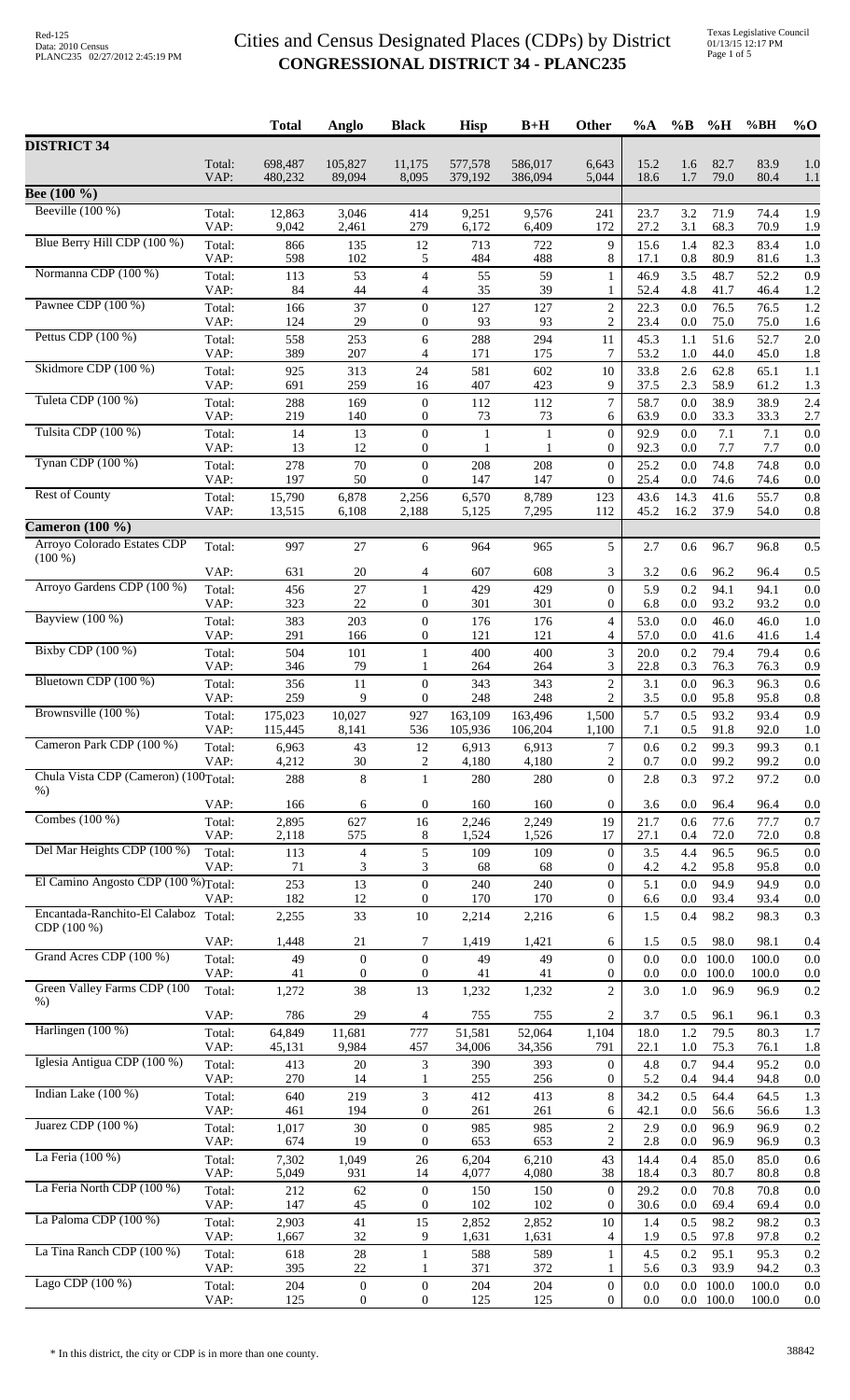Texas Legislative Council 01/13/15 12:17 PM Page 2 of 5

|                                                      |                | <b>Total</b>     | Anglo                            | <b>Black</b>                     | <b>Hisp</b>      | $B+H$            | Other                          | $\%A$        | $\%B$          | %H           | %BH          | $%$ <sup>O</sup> |
|------------------------------------------------------|----------------|------------------|----------------------------------|----------------------------------|------------------|------------------|--------------------------------|--------------|----------------|--------------|--------------|------------------|
| <b>DISTRICT 34</b>                                   |                |                  |                                  |                                  |                  |                  |                                |              |                |              |              |                  |
| <b>Cameron</b> (100 %)<br>Laguna Heights CDP (100 %) |                |                  |                                  |                                  |                  |                  |                                |              |                |              |              |                  |
|                                                      | Total:<br>VAP: | 3,488<br>2,283   | 453<br>313                       | 23<br>15                         | 3,006<br>1,949   | 3,011<br>1,954   | 24<br>16                       | 13.0<br>13.7 | 0.7<br>0.7     | 86.2<br>85.4 | 86.3<br>85.6 | 0.7<br>0.7       |
| Laguna Vista (100 %)                                 | Total:         | 3,117            | 1,683                            | $21\,$                           | 1,378            | 1,389            | 45                             | 54.0         | 0.7            | 44.2         | 44.6         | 1.4              |
| Las Palmas II CDP (100 %)                            | VAP:<br>Total: | 2,467<br>1,605   | 1,478<br>$77\,$                  | 14<br>9                          | 939<br>1,524     | 950<br>1,524     | 39<br>$\overline{4}$           | 59.9<br>4.8  | 0.6<br>0.6     | 38.1<br>95.0 | 38.5<br>95.0 | 1.6<br>0.2       |
|                                                      | VAP:           | 940              | 59                               | $\overline{4}$                   | 877              | 877              | $\overline{4}$                 | 6.3          | 0.4            | 93.3         | 93.3         | 0.4              |
| Lasana CDP (100 %)                                   | Total:<br>VAP: | 84<br>52         | 15<br>7                          | $\mathbf{0}$<br>$\overline{0}$   | 69<br>45         | 69<br>45         | $\mathbf{0}$<br>$\overline{0}$ | 17.9<br>13.5 | 0.0<br>0.0     | 82.1<br>86.5 | 82.1<br>86.5 | 0.0<br>0.0       |
| Laureles CDP (100 %)                                 | Total:         | 3,692            | 107                              | 5                                | 3,563            | 3,568            | 17                             | 2.9          | 0.1            | 96.5         | 96.6         | 0.5              |
| Los Fresnos $(100\%)$                                | VAP:<br>Total: | 2,324<br>5,542   | 77<br>616                        | $\overline{c}$<br>43             | 2,233<br>4,890   | 2,235<br>4,902   | 12<br>24                       | 3.3<br>11.1  | 0.1<br>0.8     | 96.1<br>88.2 | 96.2<br>88.5 | 0.5<br>0.4       |
|                                                      | VAP:           | 3,602            | 460                              | 29                               | 3,112            | 3,123            | 19                             | 12.8         | 0.8            | 86.4         | 86.7         | 0.5              |
| Los Indios $(100\%)$                                 | Total:<br>VAP: | 1,083<br>720     | 48<br>40                         | $\mathbf{0}$<br>$\overline{0}$   | 1,034<br>679     | 1,034<br>679     | $\mathbf{1}$<br>1              | 4.4<br>5.6   | 0.0<br>0.0     | 95.5<br>94.3 | 95.5<br>94.3 | 0.1<br>0.1       |
| Lozano CDP (100 %)                                   | Total:         | 404              | 25                               | $\sqrt{2}$                       | 372              | 372              | $\tau$                         | 6.2          | 0.5            | 92.1         | 92.1         | 1.7              |
| Olmito CDP (100 %)                                   | VAP:<br>Total: | 284<br>1,210     | 23<br>44                         | 2<br>$\boldsymbol{7}$            | 255<br>1,159     | 255<br>1,159     | 6<br>$\tau$                    | 8.1<br>3.6   | 0.7<br>0.6     | 89.8<br>95.8 | 89.8<br>95.8 | 2.1<br>0.6       |
|                                                      | VAP:           | 819              | 34                               | 5                                | 782              | 782              | 3                              | 4.2          | 0.6            | 95.5         | 95.5         | 0.4              |
| Orason CDP (100 %)                                   | Total:<br>VAP: | 129<br>96        | $\boldsymbol{7}$<br>7            | $\mathbf{1}$<br>1                | 119<br>87        | 120<br>88        | $\overline{c}$<br>1            | 5.4<br>7.3   | 0.8<br>1.0     | 92.2<br>90.6 | 93.0<br>91.7 | 1.6<br>1.0       |
| Palm Valley (100 %)                                  | Total:         | 1,304            | 957                              | 9                                | 307              | 316              | 31                             | 73.4         | 0.7            | 23.5         | 24.2         | 2.4              |
| Port Isabel (100 %)                                  | VAP:<br>Total: | 1,105<br>5,006   | 854<br>1,113                     | 7<br>32                          | 219<br>3,830     | 226<br>3,838     | 25<br>55                       | 77.3<br>22.2 | 0.6<br>0.6     | 19.8<br>76.5 | 20.5<br>76.7 | 2.3              |
|                                                      | VAP:           | 3,575            | 1,003                            | 22                               | 2,521            | 2,526            | 46                             | 28.1         | 0.6            | 70.5         | 70.7         | 1.1<br>1.3       |
| Primera $(100\%)$                                    | Total:<br>VAP: | 4,070<br>2,731   | 421<br>311                       | 36<br>18                         | 3,612<br>2,399   | 3,637<br>2,411   | 12<br>9                        | 10.3<br>11.4 | 0.9<br>0.7     | 88.7<br>87.8 | 89.4<br>88.3 | 0.3<br>0.3       |
| Rancho Viejo (100 %)                                 | Total:         | 2,437            | 730                              | $22\,$                           | 1,577            | 1,598            | 109                            | 30.0         | 0.9            | 64.7         | 65.6         | 4.5              |
| Rangerville (100 %)                                  | VAP:           | 1,846            | 618                              | 17                               | 1,142            | 1,159            | 69                             | 33.5         | 0.9            | 61.9         | 62.8         | 3.7              |
|                                                      | Total:<br>VAP: | 289<br>199       | 37<br>36                         | $\mathbf{1}$<br>$\boldsymbol{0}$ | 248<br>160       | 248<br>160       | $\overline{4}$<br>3            | 12.8<br>18.1 | 0.3<br>0.0     | 85.8<br>80.4 | 85.8<br>80.4 | 1.4<br>1.5       |
| Ratamosa CDP (100 %)                                 | Total:         | 254              | 67                               | $\mathbf{0}$                     | 186              | 186              | $\mathbf{1}$                   | 26.4         | 0.0            | 73.2         | 73.2         | 0.4              |
| Reid Hope King CDP (100 %)                           | VAP:<br>Total: | 182<br>786       | 59<br>15                         | $\mathbf{0}$<br>3                | 122<br>768       | 122<br>771       | 1<br>$\overline{0}$            | 32.4<br>1.9  | 0.0<br>0.4     | 67.0<br>97.7 | 67.0<br>98.1 | 0.5<br>0.0       |
|                                                      | VAP:           | 519              | 11                               | 1                                | 507              | 508              | $\overline{0}$                 | 2.1          | 0.2            | 97.7         | 97.9         | 0.0              |
| Rio Hondo $(100\%)$                                  | Total:<br>VAP: | 2,356<br>1,634   | 353<br>298                       | 13<br>6                          | 1,990<br>1,326   | 1,996<br>1,329   | 7<br>$\tau$                    | 15.0<br>18.2 | 0.6<br>0.4     | 84.5<br>81.2 | 84.7<br>81.3 | 0.3<br>0.4       |
| San Benito (100 %)                                   | Total:         | 24,250           | 2,082                            | 149                              | 21,995           | 22,046           | 122                            | 8.6          | 0.6            | 90.7         | 90.9         | 0.5              |
| San Pedro CDP (100 %)                                | VAP:<br>Total: | 16,204<br>530    | 1,801<br>$\tau$                  | 77<br>$\sqrt{2}$                 | 14,278<br>520    | 14,309<br>522    | 94<br>1                        | 11.1<br>1.3  | 0.5<br>0.4     | 88.1<br>98.1 | 88.3<br>98.5 | 0.6<br>0.2       |
|                                                      | VAP:           | 379              | $\overline{c}$                   | $\mathbf{0}$                     | 376              | 376              | $\mathbf{1}$                   | 0.5          | 0.0            | 99.2         | 99.2         | 0.3              |
| Santa Maria CDP (100 %)                              | Total:<br>VAP: | 733<br>467       | $\overline{c}$<br>$\overline{c}$ | 1<br>-1                          | 729<br>463       | 730<br>464       | $\mathbf{1}$<br>1              | 0.3<br>0.4   | 0.1<br>0.2     | 99.5<br>99.1 | 99.6<br>99.4 | 0.1<br>0.2       |
| Santa Rosa (100 %)                                   | Total:         | 2,873            | $72\,$                           | $10\,$                           | 2,787            | 2,788            | 13                             | 2.5          | 0.3            | 97.0         | 97.0         | 0.5              |
| Solis CDP (100 %)                                    | VAP:<br>Total: | 1,923<br>512     | 54<br>77                         | 3<br>$\mathbf{0}$                | 1,859<br>430     | 1,860<br>430     | 9<br>5                         | 2.8<br>15.0  | 0.2<br>0.0     | 96.7<br>84.0 | 96.7<br>84.0 | 0.5<br>1.0       |
|                                                      | VAP:           | 352              | 60                               | $\overline{0}$                   | 290              | 290              | $\overline{2}$                 | 17.0         | 0.0            | 82.4         | 82.4         | 0.6              |
| South Padre Island (100 %)                           | Total:<br>VAP: | 2,816<br>2,429   | 1,893<br>1,717                   | 40<br>30                         | 828<br>635       | 862<br>661       | 61<br>51                       | 67.2<br>70.7 | 1.4<br>1.2     | 29.4<br>26.1 | 30.6<br>27.2 | 2.2<br>2.1       |
| South Point CDP (100 %)                              | Total:         | 1,376            | 30                               | $\overline{7}$                   | 1,341            | 1,341            | 5                              | 2.2          | 0.5            | 97.5         | 97.5         | 0.4              |
| Tierra Bonita CDP (100 %)                            | VAP:<br>Total: | 861<br>141       | 18<br>6                          | $\overline{c}$<br>6              | 841<br>135       | 841<br>135       | 2<br>$\overline{0}$            | 2.1<br>4.3   | 0.2<br>4.3     | 97.7<br>95.7 | 97.7<br>95.7 | 0.2<br>0.0       |
|                                                      | VAP:           | 87               | 5                                | 3                                | 82               | 82               | $\mathbf{0}$                   | 5.7          | 3.4            | 94.3         | 94.3         | 0.0              |
| Villa del Sol CDP (100 %)                            | Total:<br>VAP: | 175<br>120       | $\overline{7}$<br>6              | $\mathbf{0}$<br>$\theta$         | 167<br>113       | 167<br>113       | $\mathbf{1}$<br>1              | 4.0<br>5.0   | 0.0<br>0.0     | 95.4<br>94.2 | 95.4<br>94.2 | 0.6<br>0.8       |
| Villa Pancho CDP (100 %)                             | Total:         | 788              | $28\,$                           | 14                               | 759              | 759              | $\mathbf{1}$                   | 3.6          | 1.8            | 96.3         | 96.3         | 0.1              |
| Yznaga CDP (100 %)                                   | VAP:<br>Total: | 527<br>91        | 23<br>$\overline{4}$             | 9<br>$\boldsymbol{0}$            | 503<br>87        | 503<br>87        | 1<br>$\boldsymbol{0}$          | 4.4<br>4.4   | 1.7<br>$0.0\,$ | 95.4<br>95.6 | 95.4<br>95.6 | 0.2<br>0.0       |
|                                                      | VAP:           | 68               | $\overline{4}$                   | $\overline{0}$                   | 64               | 64               | $\overline{0}$                 | 5.9          | 0.0            | 94.1         | 94.1         | 0.0              |
| <b>Rest of County</b>                                | Total:<br>VAP: | 65,114<br>42,988 | 8,159<br>7,046                   | 489<br>314                       | 56,267<br>35,382 | 56,553<br>35,603 | 402<br>339                     | 12.5<br>16.4 | $0.8\,$<br>0.7 | 86.4<br>82.3 | 86.9<br>82.8 | 0.6<br>0.8       |
| De Witt (100 %)                                      |                |                  |                                  |                                  |                  |                  |                                |              |                |              |              |                  |
| Cuero (100 %)                                        | Total:         | 6,841            | 2,937                            | 1,122                            | 2,730            | 3,746            | 158                            | 42.9         | 16.4           | 39.9         | 54.8         | 2.3              |
| Nordheim (100 %)                                     | VAP:<br>Total: | 4,968<br>307     | 2,362<br>189                     | 756<br>11                        | 1,800<br>108     | 2,525<br>117     | 81<br>$\mathbf{1}$             | 47.5<br>61.6 | 15.2<br>3.6    | 36.2<br>35.2 | 50.8<br>38.1 | 1.6<br>0.3       |
| Yoakum (37 %)                                        | VAP:           | 239              | 152                              | 8                                | 78               | 86               | 1                              | 63.6         | 3.3            | 32.6         | 36.0         | 0.4              |
|                                                      | Total:<br>VAP: | 2,138<br>1,515   | 864<br>689                       | 266<br>183                       | 1,014<br>637     | 1,261<br>818     | 13<br>8                        | 40.4<br>45.5 | 12.4<br>12.1   | 47.4<br>42.0 | 59.0<br>54.0 | 0.6<br>0.5       |
| Yorktown (100 %)                                     | Total:         | 2,092            | 1,091                            | 64                               | 937              | 987              | 14                             | 52.2         | 3.1            | 44.8         | 47.2         | 0.7              |
| <b>Rest of County</b>                                | VAP:<br>Total: | 1,563<br>8,719   | 879<br>6,401                     | 39<br>567                        | 639<br>1,713     | 673<br>2,255     | 11<br>63                       | 56.2<br>73.4 | 2.5<br>6.5     | 40.9<br>19.6 | 43.1<br>25.9 | 0.7<br>0.7       |
|                                                      | VAP:           | 7,319            | 5,397                            | 498                              | 1,385            | 1,874            | 48                             | 73.7         | 6.8            | 18.9         | 25.6         | 0.7              |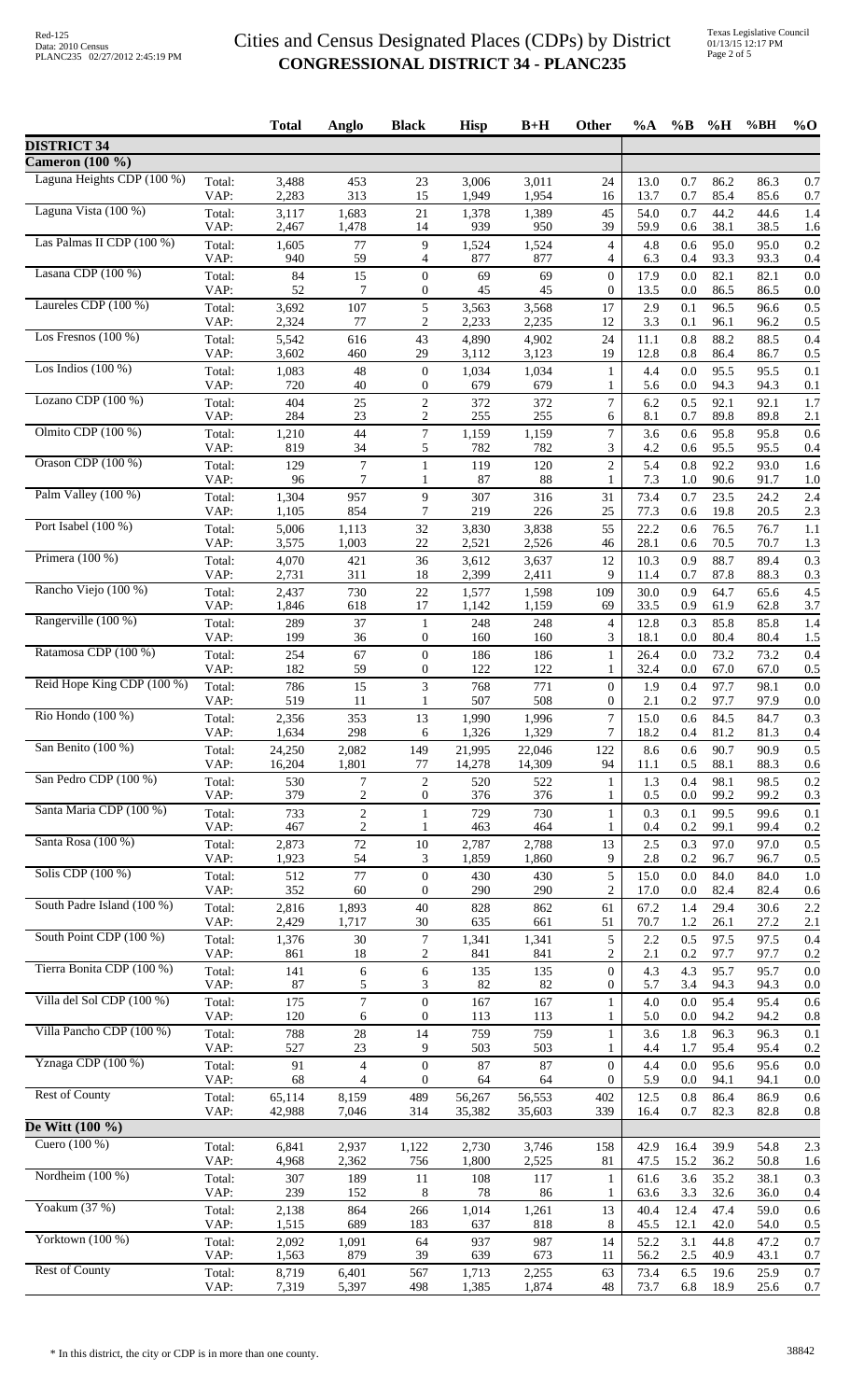|                                       |                | <b>Total</b>     | Anglo                            | <b>Black</b>                         | <b>Hisp</b>      | $B+H$            | Other                              | $\%A$        | $\%B$          | %H             | %BH            | $%$ <sup>O</sup> |
|---------------------------------------|----------------|------------------|----------------------------------|--------------------------------------|------------------|------------------|------------------------------------|--------------|----------------|----------------|----------------|------------------|
| <b>DISTRICT 34</b>                    |                |                  |                                  |                                      |                  |                  |                                    |              |                |                |                |                  |
| Goliad (100 %)                        |                |                  |                                  |                                      |                  |                  |                                    |              |                |                |                |                  |
| Goliad (100 %)                        | Total:<br>VAP: | 1,908<br>1,414   | 756<br>615                       | 154<br>110                           | 1,001<br>682     | 1,134<br>785     | 18<br>14                           | 39.6<br>43.5 | 8.1<br>7.8     | 52.5<br>48.2   | 59.4<br>55.5   | 0.9<br>1.0       |
| <b>Rest of County</b>                 | Total:         | 5,302            | 3,581                            | 231                                  | 1,461            | 1,660            | 61                                 | 67.5         | 4.4            | 27.6           | 31.3           | 1.2              |
|                                       | VAP:           | 4,148            | 2,957                            | 152                                  | 1,002            | 1,142            | 49                                 | 71.3         | 3.7            | 24.2           | 27.5           | 1.2              |
| Gonzales $(31\%)$<br>Nixon $(100\%)$  |                |                  |                                  |                                      |                  |                  |                                    |              |                |                |                |                  |
|                                       | Total:<br>VAP: | 2,378<br>1,595   | 492<br>392                       | 79<br>49                             | 1,819<br>1,150   | 1,870<br>1,191   | 16<br>12                           | 20.7<br>24.6 | 3.3<br>3.1     | 76.5<br>72.1   | 78.6<br>74.7   | 0.7<br>0.8       |
| Smiley $(100\%)$                      | Total:         | 549              | 175                              | $\overline{c}$                       | 368              | 370              | 4                                  | 31.9         | 0.4            | 67.0           | 67.4           | 0.7              |
| <b>Rest of County</b>                 | VAP:<br>Total: | 383<br>3,212     | 142<br>2,174                     | 1<br>128                             | 236<br>886       | 237<br>1,002     | 4<br>36                            | 37.1<br>67.7 | 0.3<br>4.0     | 61.6<br>27.6   | 61.9<br>31.2   | 1.0<br>1.1       |
|                                       | VAP:           | 2,483            | 1,783                            | 93                                   | 583              | 673              | 27                                 | 71.8         | 3.7            | 23.5           | 27.1           | 1.1              |
| Hidalgo (14 %)                        |                |                  |                                  |                                      |                  |                  |                                    |              |                |                |                |                  |
| Alamo (74 %)                          | Total:<br>VAP: | 13,593<br>8,820  | 1,142<br>1,042                   | 63<br>31                             | 12,374<br>7,729  | 12,403<br>7,744  | 48<br>34                           | 8.4<br>11.8  | 0.5<br>0.4     | 91.0<br>87.6   | 91.2<br>87.8   | 0.4<br>0.4       |
| Donna (97 %)                          | Total:         | 15,262           | 1,121                            | 80                                   | 14,073           | 14,094           | 47                                 | 7.3          | 0.5            | 92.2           | 92.3           | 0.3              |
|                                       | VAP:           | 10,074           | 1,029                            | 41                                   | 8,999            | 9,015            | 30                                 | 10.2         | 0.4            | 89.3           | 89.5           | 0.3              |
| Llano Grande CDP (100 %)              | Total:<br>VAP: | 3,008<br>2,172   | 510<br>459                       | 17<br>8                              | 2,487<br>1,706   | 2,491<br>1,707   | $\tau$<br>6                        | 17.0<br>21.1 | 0.6<br>0.4     | 82.7<br>78.5   | 82.8<br>78.6   | 0.2<br>0.3       |
| Midway South CDP (100 %)              | Total:         | 2,239            | 124                              | 18                                   | 2,113            | 2,114            | $\mathbf{1}$                       | 5.5          | 0.8            | 94.4           | 94.4           | 0.0              |
|                                       | VAP:           | 1,389            | 72                               | 10                                   | 1,315            | 1,316            | 1                                  | 5.2          | 0.7            | 94.7           | 94.7           | 0.1              |
| North Alamo CDP (1 %)                 | Total:<br>VAP: | 23<br>16         | $\boldsymbol{0}$<br>$\mathbf{0}$ | $\boldsymbol{0}$<br>$\boldsymbol{0}$ | 23<br>16         | 23<br>16         | $\boldsymbol{0}$<br>0              | 0.0<br>0.0   | 0.0<br>0.0     | 100.0<br>100.0 | 100.0<br>100.0 | 0.0<br>0.0       |
| Progreso $(100\%)$                    | Total:         | 5,507            | 84                               | 21                                   | 5,417            | 5,418            | 5                                  | 1.5          | 0.4            | 98.4           | 98.4           | 0.1              |
|                                       | VAP:           | 3,496            | 60                               | 14                                   | 3,433            | 3,434            | $\overline{c}$                     | 1.7          | 0.4            | 98.2           | 98.2           | 0.1              |
| Progreso Lakes (100 %)                | Total:<br>VAP: | 240<br>186       | 85<br>68                         | $\sqrt{2}$<br>$\overline{c}$         | 153<br>116       | 155<br>118       | $\boldsymbol{0}$<br>$\mathbf{0}$   | 35.4<br>36.6 | 0.8<br>1.1     | 63.8<br>62.4   | 64.6<br>63.4   | 0.0<br>0.0       |
| Relampago CDP (100 %)                 | Total:         | 132              | $\boldsymbol{7}$                 | $\overline{0}$                       | 125              | 125              | $\theta$                           | 5.3          | 0.0            | 94.7           | 94.7           | 0.0              |
| San Juan (100 %)                      | VAP:           | 87               | $\overline{4}$                   | $\overline{0}$                       | 83               | 83               | $\overline{0}$                     | 4.6          | 0.0            | 95.4           | 95.4           | 0.0              |
|                                       | Total:<br>VAP: | 33,856<br>21,959 | 1,012<br>834                     | 145<br>74                            | 32,734<br>21,048 | 32,768<br>21,071 | 76<br>54                           | 3.0<br>3.8   | 0.4<br>0.3     | 96.7<br>95.9   | 96.8<br>96.0   | 0.2<br>0.2       |
| Scissors CDP (100 %)                  | Total:         | 3,186            | 78                               | 6                                    | 3,107            | 3,108            | $\boldsymbol{0}$                   | 2.4          | 0.2            | 97.5           | 97.6           | 0.0              |
| South Alamo CDP (100 %)               | VAP:           | 1,917            | 38                               | 2                                    | 1,878            | 1,879            | 0                                  | 2.0          | 0.1            | 98.0           | 98.0           | 0.0              |
|                                       | Total:<br>VAP: | 3,361<br>2,068   | $32\,$<br>21                     | 1<br>1                               | 3,328<br>2,046   | 3,328<br>2,046   | 1<br>1                             | 1.0<br>1.0   | 0.0<br>0.0     | 99.0<br>98.9   | 99.0<br>98.9   | 0.0<br>0.0       |
| Villa Verde CDP (100 %)               | Total:         | 874              | 31                               | $\tau$                               | 832              | 837              | 6                                  | 3.5          | 0.8            | 95.2           | 95.8           | 0.7              |
| Weslaco $(46%)$                       | VAP:<br>Total: | 582<br>16,376    | 26<br>3,960                      | 5<br>120                             | 548<br>12,004    | 552<br>12,071    | 4<br>345                           | 4.5<br>24.2  | 0.9<br>0.7     | 94.2<br>73.3   | 94.8<br>73.7   | 0.7<br>2.1       |
|                                       | VAP:           | 12,147           | 3,667                            | 71                                   | 8,179            | 8,227            | 253                                | 30.2         | 0.6            | 67.3           | 67.7           | 2.1              |
| <b>Rest of County</b>                 | Total:         | 13,429           | 1,725                            | 34                                   | 11,656           | 11,664           | 40                                 | 12.8         | 0.3            | 86.8           | 86.9           | 0.3              |
| $\overline{\text{Jim Wells}}$ (100 %) | VAP:           | 8,656            | 1,598                            | 14                                   | 7,031            | 7,034            | 24                                 | 18.5         | 0.2            | 81.2           | 81.3           | 0.3              |
| Alfred CDP (100 %)                    | Total:         | 91               | 12                               | $\mathbf{0}$                         | 79               | 79               | $\mathbf{0}$                       | 13.2         | 0.0            | 86.8           | 86.8           | 0.0              |
|                                       | VAP:           | 61               | 12                               | $\mathbf{0}$                         | 49               | 49               | $\mathbf{0}$                       | 19.7         | 0.0            | 80.3           | 80.3           | 0.0              |
| Alice (100 %)                         | Total:<br>VAP: | 19,104<br>13,545 | 2,545<br>2,132                   | 185<br>107                           | 16,259<br>11,188 | 16,372<br>11,270 | 187<br>143                         | 13.3<br>15.7 | 1.0<br>0.8     | 85.1<br>82.6   | 85.7<br>83.2   | 1.0<br>1.1       |
| Alice Acres CDP (100 %)               | Total:         | 490              | 24                               | 5                                    | 452              | 456              | 10                                 | 4.9          | 1.0            | 92.2           | 93.1           | 2.0              |
|                                       | VAP:           | 333              | $18\,$                           | $\overline{c}$                       | 309              | 311              | 4                                  | 5.4          | 0.6            | 92.8           | 93.4           | 1.2              |
| Amargosa CDP (100 %)                  | Total:<br>VAP: | 291<br>190       | 25<br>16                         | $\overline{0}$<br>$\mathbf{0}$       | 265<br>173       | 265<br>173       | $\mathbf{1}$<br>1                  | 8.6<br>8.4   | 0.0<br>0.0     | 91.1<br>91.1   | 91.1<br>91.1   | 0.3<br>0.5       |
| Coyote Acres CDP (100 %)              | Total:         | 508              | 58                               | $\mathbf{1}$                         | 448              | 448              | $\overline{c}$                     | 11.4         | 0.2            | 88.2           | 88.2           | 0.4              |
|                                       | VAP:           | 354              | 49                               | 1                                    | 303              | 303              | 2                                  | 13.8         | 0.3            | 85.6           | 85.6           | 0.6              |
| K-Bar Ranch CDP (100 %)               | Total:<br>VAP: | 358<br>246       | 98<br>64                         | $\boldsymbol{2}$<br>$\overline{c}$   | 256<br>178       | 257<br>179       | 3<br>3                             | 27.4<br>26.0 | 0.6<br>0.8     | 71.5<br>72.4   | 71.8<br>72.8   | 0.8<br>1.2       |
| Loma Linda East CDP (Jim              | Total:         | 254              | 14                               | $\overline{0}$                       | 240              | 240              | $\overline{0}$                     | 5.5          | 0.0            | 94.5           | 94.5           | 0.0              |
| Wells) (100 %)                        | VAP:           | 170              | 12                               | $\boldsymbol{0}$                     | 158              | 158              | $\boldsymbol{0}$                   | 7.1          | 0.0            | 92.9           | 92.9           | 0.0              |
| Orange Grove (100 %)                  | Total:         | 1,318            | 619                              | 17                                   | 675              | 685              | 14                                 | 47.0         | 1.3            | 51.2           | 52.0           | 1.1              |
| Owl Ranch CDP (100 %)                 | VAP:           | 937              | 470                              | 7                                    | 451              | 456              | 11                                 | 50.2         | 0.7            | 48.1           | 48.7           | 1.2              |
|                                       | Total:<br>VAP: | 225<br>158       | $\mathfrak{S}$<br>5              | $\boldsymbol{0}$<br>$\mathbf{0}$     | 220<br>153       | 220<br>153       | $\boldsymbol{0}$<br>$\overline{0}$ | 2.2<br>3.2   | $0.0\,$<br>0.0 | 97.8<br>96.8   | 97.8<br>96.8   | 0.0<br>0.0       |
| Premont $(100\%)$                     | Total:         | 2,653            | 397                              | 15                                   | 2,243            | 2,248            | 8                                  | 15.0         | 0.6            | 84.5           | 84.7           | 0.3              |
| Rancho Alegre CDP (100 %)             | VAP:           | 1,916            | 308                              | 8                                    | 1,598            | 1,600            | 8                                  | 16.1         | 0.4            | 83.4           | 83.5           | 0.4              |
|                                       | Total:<br>VAP: | 1,704<br>1,195   | $70\,$<br>58                     | 3<br>$\mathbf{0}$                    | 1,630<br>1,136   | 1,633<br>1,136   | $\mathbf{1}$<br>1                  | 4.1<br>4.9   | 0.2<br>0.0     | 95.7<br>95.1   | 95.8<br>95.1   | 0.1<br>0.1       |
| San Diego (20 %)                      | Total:         | 900              | 101                              | 9                                    | 786              | 792              | $\tau$                             | 11.2         | 1.0            | 87.3           | 88.0           | 0.8              |
| Sandia CDP (100 %)                    | VAP:           | 626              | 68                               | 4                                    | 549              | 552              | 6                                  | 10.9         | 0.6            | 87.7           | 88.2           | 1.0              |
|                                       | Total:<br>VAP: | 379<br>266       | 123<br>91                        | 7<br>4                               | 249<br>169       | 250<br>170       | 6<br>5                             | 32.5<br>34.2 | 1.8<br>1.5     | 65.7<br>63.5   | 66.0<br>63.9   | 1.6<br>1.9       |
| South La Paloma CDP (100 %)           | Total:         | 345              | 160                              | $\boldsymbol{0}$                     | 184              | 184              | $\mathbf{1}$                       | 46.4         | 0.0            | 53.3           | 53.3           | 0.3              |
| Westdale CDP $(100\%)$                | VAP:<br>Total: | 246<br>372       | 116<br>167                       | $\overline{0}$<br>$\sqrt{2}$         | 129<br>196       | 129<br>196       | 1<br>9                             | 47.2<br>44.9 | 0.0<br>0.5     | 52.4<br>52.7   | 52.4<br>52.7   | 0.4<br>2.4       |
|                                       | VAP:           | 269              | 127                              | $\boldsymbol{0}$                     | 137              | 137              | 5                                  | 47.2         | 0.0            | 50.9           | 50.9           | 1.9              |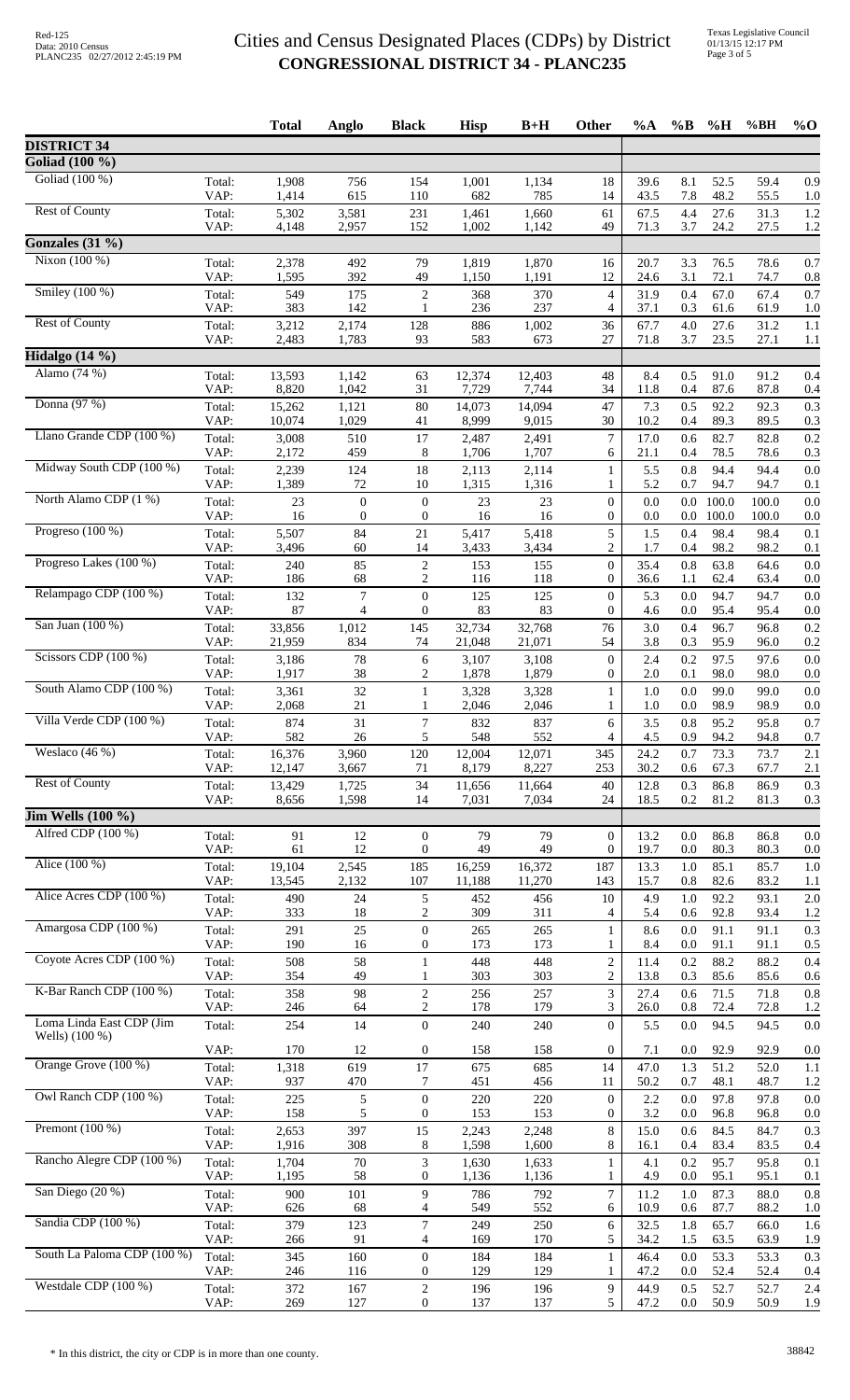|                                      |                | <b>Total</b>     | Anglo                        | <b>Black</b>                         | <b>Hisp</b>      | $B+H$            | <b>Other</b>                         | $\%A$        | $\%$ B     | $\%$ H         | %BH            | $\%$ O     |
|--------------------------------------|----------------|------------------|------------------------------|--------------------------------------|------------------|------------------|--------------------------------------|--------------|------------|----------------|----------------|------------|
| <b>DISTRICT 34</b>                   |                |                  |                              |                                      |                  |                  |                                      |              |            |                |                |            |
| <b>Jim Wells</b> (100 %)             |                |                  |                              |                                      |                  |                  |                                      |              |            |                |                |            |
| <b>Rest of County</b>                | Total:<br>VAP: | 11,846<br>8,568  | 3,644<br>2,811               | 60<br>33                             | 8,072<br>5,659   | 8,106<br>5,683   | 96<br>74                             | 30.8<br>32.8 | 0.5<br>0.4 | 68.1<br>66.0   | 68.4<br>66.3   | 0.8<br>0.9 |
| <b>Kenedy</b> (100 %)                |                |                  |                              |                                      |                  |                  |                                      |              |            |                |                |            |
| Sarita CDP (100 %)                   | Total:<br>VAP: | 238<br>177       | 40<br>31                     | 6<br>$\overline{4}$                  | 188<br>142       | 190<br>143       | 8<br>3                               | 16.8<br>17.5 | 2.5<br>2.3 | 79.0<br>80.2   | 79.8<br>80.8   | 3.4<br>1.7 |
| <b>Rest of County</b>                | Total:<br>VAP: | 178<br>137       | 46<br>37                     | $\overline{c}$<br>$\overline{0}$     | 131<br>99        | 131<br>99        | $\mathbf{1}$<br>1                    | 25.8<br>27.0 | 1.1<br>0.0 | 73.6<br>72.3   | 73.6<br>72.3   | 0.6<br>0.7 |
| Kleberg $(100\%)$                    |                |                  |                              |                                      |                  |                  |                                      |              |            |                |                |            |
| Corpus Christi (0 %)                 | Total:         | $\mathbf{0}$     | $\mathbf{0}$                 | $\boldsymbol{0}$                     | $\boldsymbol{0}$ | $\mathbf{0}$     | $\mathbf{0}$                         | 0.0          | 0.0        | 0.0            | 0.0            | 0.0        |
|                                      | VAP:           | $\mathbf{0}$     | $\overline{0}$               | $\boldsymbol{0}$                     | $\boldsymbol{0}$ | $\theta$         | $\theta$                             | 0.0          | 0.0        | 0.0            | 0.0            | 0.0        |
| Kingsville $(100\%)$                 | Total:<br>VAP: | 26,213<br>19,716 | 5,522<br>4,675               | 1,316<br>955                         | 18,726<br>13,424 | 19,834<br>14,300 | 857<br>741                           | 21.1<br>23.7 | 5.0<br>4.8 | 71.4<br>68.1   | 75.7<br>72.5   | 3.3<br>3.8 |
| Ricardo CDP (100 %)                  | Total:<br>VAP: | 1,048<br>774     | 259<br>207                   | $\overline{7}$<br>2                  | 765<br>554       | 771<br>556       | 18<br>11                             | 24.7<br>26.7 | 0.7<br>0.3 | 73.0<br>71.6   | 73.6<br>71.8   | 1.7<br>1.4 |
| Riviera CDP (100 %)                  | Total:         | 689              | 180                          | 2                                    | 506              | 507              | $\overline{c}$                       | 26.1         | 0.3        | 73.4           | 73.6           | 0.3        |
| <b>Rest of County</b>                | VAP:<br>Total: | 498              | 148                          | 2                                    | 348              | 349              | 1                                    | 29.7         | 0.4        | 69.9           | 70.1           | 0.2        |
|                                      | VAP:           | 4,111<br>3,023   | 1,518<br>1,258               | 63<br>39                             | 2,498<br>1,695   | 2,525<br>1,716   | 68<br>49                             | 36.9<br>41.6 | 1.5<br>1.3 | 60.8<br>56.1   | 61.4<br>56.8   | 1.7<br>1.6 |
| San Patricio (32 %)                  |                |                  |                              |                                      |                  |                  |                                      |              |            |                |                |            |
| Del Sol CDP (100 %)                  | Total:         | 239              | 38                           | 1                                    | 200              | 201              | $\mathbf{0}$                         | 15.9         | 0.4        | 83.7           | 84.1           | 0.0        |
| Edgewater Estates CDP (100 %)        | VAP:           | 163              | 31                           | 1                                    | 131              | 132              | $\boldsymbol{0}$                     | 19.0         | 0.6        | 80.4           | 81.0           | 0.0        |
|                                      | Total:<br>VAP: | 72<br>52         | $18\,$<br>18                 | 3<br>$\overline{c}$                  | 54<br>34         | 54<br>34         | $\theta$<br>$\boldsymbol{0}$         | 25.0<br>34.6 | 4.2<br>3.8 | 75.0<br>65.4   | 75.0<br>65.4   | 0.0<br>0.0 |
| La Paloma Addition CDP (100<br>$%$ ) | Total:         | 330              | 17                           | $\mathbf{1}$                         | 312              | 313              | $\Omega$                             | 5.2          | 0.3        | 94.5           | 94.8           | 0.0        |
|                                      | VAP:           | 235              | 15                           | 1                                    | 219              | 220              | $\mathbf{0}$                         | 6.4          | 0.4        | 93.2           | 93.6           | 0.0        |
| Lake City $(100\%)$                  | Total:<br>VAP: | 509<br>411       | 320<br>279                   | $\overline{c}$<br>1                  | 183<br>127       | 185<br>128       | $\overline{4}$<br>4                  | 62.9<br>67.9 | 0.4<br>0.2 | 36.0<br>30.9   | 36.3<br>31.1   | 0.8<br>1.0 |
| Lakeshore Gardens-Hidden AcresTotal: |                | 504              | 276                          | $\mathbf{0}$                         | 225              | 225              | 3                                    | 54.8         | 0.0        | 44.6           | 44.6           | 0.6        |
| CDP (100 %)                          | VAP:           | 419              | 258                          | $\boldsymbol{0}$                     | 158              | 158              | 3                                    | 61.6         | 0.0        | 37.7           | 37.7           | 0.7        |
| Lakeside (San Patricio) (100 %)      | Total:         | 312              | 173                          | $\mathbf{1}$                         | 138              | 139              | $\theta$                             | 55.4         | 0.3        | 44.2           | 44.6           | 0.0        |
|                                      | VAP:           | 245              | 153                          | 1                                    | 91               | 92               | $\mathbf{0}$                         | 62.4         | 0.4        | 37.1           | 37.6           | 0.0        |
| Loma Linda CDP (100 %)               | Total:<br>VAP: | 122<br>86        | $30\,$<br>$22\,$             | 6<br>$\overline{4}$                  | 85<br>59         | 91<br>63         | 1<br>1                               | 24.6<br>25.6 | 4.9<br>4.7 | 69.7<br>68.6   | 74.6<br>73.3   | 0.8<br>1.2 |
| Mathis (100 %)                       | Total:<br>VAP: | 4,942            | 342                          | 92                                   | 4,527            | 4,588            | 12                                   | 6.9          | 1.9        | 91.6           | 92.8           | 0.2        |
| Morgan Farm CDP (100 %)              | Total:         | 3,431<br>463     | 278<br>124                   | 59<br>13                             | 3,103<br>331     | 3,146<br>335     | 7<br>$\overline{4}$                  | 8.1<br>26.8  | 1.7<br>2.8 | 90.4<br>71.5   | 91.7<br>72.4   | 0.2<br>0.9 |
|                                      | VAP:           | 348              | 107                          | 6                                    | 233              | 237              | 4                                    | 30.7         | 1.7        | 67.0           | 68.1           | 1.1        |
| Odem (100 %)                         | Total:         | 2,389            | 487                          | $22\,$                               | 1,893            | 1,898            | 4                                    | 20.4         | 0.9        | 79.2           | 79.4           | 0.2        |
| Paisano Park CDP (100 %)             | VAP:<br>Total: | 1,642<br>130     | 361<br>3                     | 12<br>3                              | 1,273<br>124     | 1,277            | 4                                    | 22.0<br>2.3  | 0.7<br>2.3 | 77.5<br>95.4   | 77.8<br>96.9   | 0.2<br>0.8 |
|                                      | VAP:           | 87               | 2                            | 2                                    | 82               | 126<br>84        | $\mathbf{1}$<br>1                    | 2.3          | 2.3        | 94.3           | 96.6           | 1.1        |
| Rancho Chico CDP (100 %)             | Total:<br>VAP: | 396<br>262       | 34<br>25                     | 13<br>6                              | 352<br>231       | 362<br>237       | $\boldsymbol{0}$<br>0                | 8.6<br>9.5   | 3.3<br>2.3 | 88.9<br>88.2   | 91.4<br>90.5   | 0.0<br>0.0 |
| Sinton $(100\%)$                     | Total:         | 5,665            | 1,441                        | 155                                  | 4,058            | 4,183            | 41                                   | 25.4         | 2.7        | 71.6           | 73.8           | 0.7        |
|                                      | VAP:           | 3,990            | 1,172                        | 103                                  | 2,700            | 2,790            | 28                                   | 29.4         | 2.6        | 67.7           | 69.9           | 0.7        |
| St. Paul CDP (100 %)                 | Total:<br>VAP: | 584<br>434       | 160<br>134                   | $\boldsymbol{0}$<br>$\boldsymbol{0}$ | 418<br>295       | 418<br>295       | 6<br>5                               | 27.4<br>30.9 | 0.0<br>0.0 | 71.6<br>68.0   | 71.6<br>68.0   | 1.0<br>1.2 |
| <b>Rest of County</b>                | Total:         | 3,768            | 1,537                        | 13                                   | 2,197            | 2,205            | 26                                   | 40.8         | 0.3        | 58.3           | 58.5           | 0.7        |
| Willacy $\overline{(100\%)}$         | VAP:           | 2,730            | 1,229                        | 8                                    | 1,472            | 1,477            | 24                                   | 45.0         | 0.3        | 53.9           | 54.1           | 0.9        |
| Lasara CDP (100 %)                   | Total:         | 1,039            | 49                           | 11                                   | 987              | 989              | $\mathbf{1}$                         | 4.7          | 1.1        | 95.0           | 95.2           | 0.1        |
|                                      | VAP:           | 682              | 30                           | 7                                    | 649              | 651              | 1                                    | 4.4          | 1.0        | 95.2           | 95.5           | 0.1        |
| Los Angeles CDP (100 %)              | Total:<br>VAP: | 121<br>70        | $\mathbf{0}$<br>$\mathbf{0}$ | 11<br>4                              | 121<br>70        | 121<br>70        | $\overline{0}$<br>$\boldsymbol{0}$   | 0.0<br>0.0   | 9.1<br>5.7 | 100.0<br>100.0 | 100.0<br>100.0 | 0.0<br>0.0 |
| Lyford $(100\%)$                     | Total:         | 2,611            | 160                          | 28                                   | 2,436            | 2,441            | $10\,$                               | 6.1          | 1.1        | 93.3           | 93.5           | 0.4        |
|                                      | VAP:           | 1,788            | 132                          | 12                                   | 1,647            | 1,651            | 5                                    | 7.4          | 0.7        | 92.1           | 92.3           | 0.3        |
| Port Mansfield CDP (100 %)           | Total:<br>VAP: | 226<br>197       | 170<br>155                   | $\boldsymbol{0}$<br>$\overline{0}$   | 51<br>39         | 51<br>39         | 5<br>3                               | 75.2<br>78.7 | 0.0<br>0.0 | 22.6<br>19.8   | 22.6<br>19.8   | 2.2<br>1.5 |
| Ranchette Estates CDP (100 %)        | Total:<br>VAP: | 152<br>91        | $\mathfrak{Z}$<br>3          | $\overline{4}$<br>$\overline{4}$     | 146<br>86        | 146<br>86        | 3<br>2                               | 2.0<br>3.3   | 2.6<br>4.4 | 96.1<br>94.5   | 96.1<br>94.5   | 2.0<br>2.2 |
| Raymondville (100 %)                 | Total:         | 11,284           | 964                          | 417                                  | 9,801            | 10,176           | 144                                  | 8.5          | 3.7        | 86.9           | 90.2           | 1.3        |
|                                      | VAP:           | 8,835            | 822                          | 381                                  | 7,524            | 7,883            | 130                                  | 9.3          | 4.3        | 85.2           | 89.2           | 1.5        |
| San Perlita (100 %)                  | Total:<br>VAP: | 573<br>386       | 35<br>25                     | $\boldsymbol{0}$<br>0                | 538<br>361       | 538<br>361       | $\boldsymbol{0}$<br>$\boldsymbol{0}$ | 6.1<br>6.5   | 0.0<br>0.0 | 93.9<br>93.5   | 93.9<br>93.5   | 0.0<br>0.0 |
| Santa Monica CDP (100 %)             | Total:         | 83               | 13                           | $\boldsymbol{0}$                     | 70               | 70               | $\boldsymbol{0}$                     | 15.7         | 0.0        | 84.3           | 84.3           | 0.0        |
| Sebastian CDP (100 %)                | VAP:           | 67               | 11<br>96                     | $\boldsymbol{0}$<br>19               | 56<br>1,813      | 56<br>1,818      | $\mathbf{0}$<br>3                    | 16.4<br>5.0  | 0.0        | 83.6<br>94.6   | 83.6<br>94.8   | 0.0<br>0.2 |
|                                      | Total:<br>VAP: | 1,917<br>1,294   | 64                           | 6                                    | 1,226            | 1,227            | 3                                    | 4.9          | 1.0<br>0.5 | 94.7           | 94.8           | 0.2        |
| Zapata Ranch CDP (100 %)             | Total:         | 108              | $\boldsymbol{2}$             | $\boldsymbol{0}$                     | 106              | 106              | $\mathbf{0}$                         | 1.9          | 0.0        | 98.1           | 98.1           | 0.0        |
|                                      | VAP:           | 78               | $\boldsymbol{2}$             | $\boldsymbol{0}$                     | 76               | 76               | $\boldsymbol{0}$                     | 2.6          | $0.0\,$    | 97.4           | 97.4           | 0.0        |